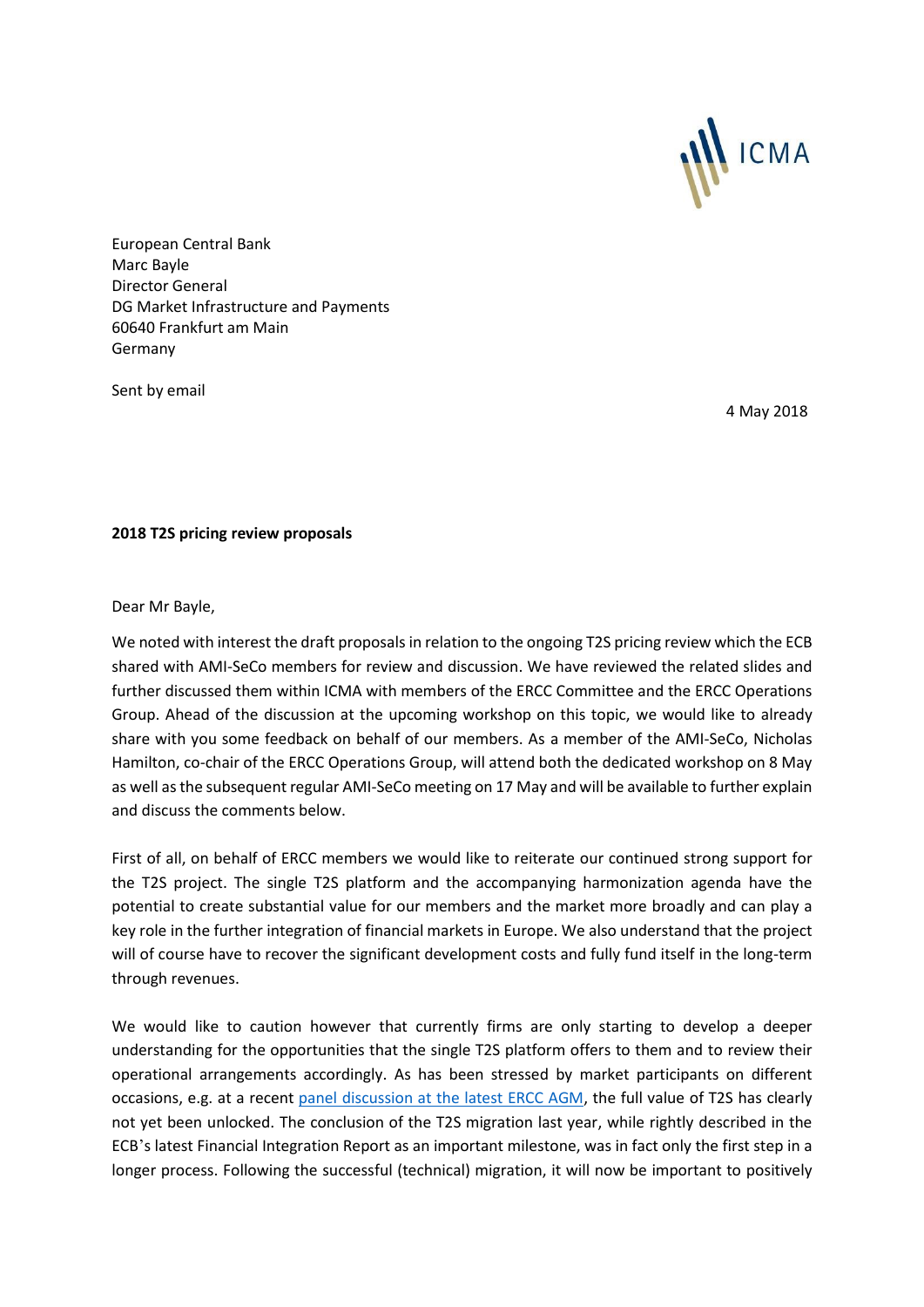encourage users to shift settlement activity to T2S and to realise the potential of the platform as a central hub for settlement activity in euro (and beyond). We are concerned that the proposed increase in settlement fees might be perceived as a wrong signal at this critical point in time and could prove to be counterproductive in terms of generating additional T2S flow.

That said and more important than any discussion on fees, the ERCC believes that the key focus at this stage needs to be on the T2S value proposal and ways to increase settlement flows in T2S (and hence revenue). In this context, we welcome and actively support initiatives that are already under way and will add value to T2S. This includes the project pursued jointly with the ICSDs to make eligible Eurobonds available for settlement in T2S, as well as the development of the Eurosystem Collateral Management System (ECMS) by 2021 and the supporting work streams on collateral management harmonisation. These initiatives will help to unlock the value of T2S.

However, we also believe that more should and can be done in this respect. As the recent EPTF report has clearly highlighted, significant national barriers persist to a more integrated post-trade environment in Europe. Removing these barriers should be a crucial part of the CMU agenda. While we appreciate that most of the barriers identified by the EPTF are not for the ECB directly to resolve, it still has a powerful voice in the relevant discussions with public authorities which it should use to the fullest possible extent to drive the agenda.

Another specific issue that should be addressed with urgency is the continued uncertainty in relation to balance sheet netting in T2S, as explained in more detail in a separate ERCC letter sent to you on 16 November 2017. The industry is currently seeking a solution to this issue, but any support that the ECB can offer in this context would clearly be very welcome, not least as the success of this initiative is in the common interest of both industry and the Eurosystem.

As regards the pricing proposal more specifically, we thank the ECB for the detailed information provided, but would welcome additional information on the following aspects in order to help users understand the proposal and the feasibility of alternative options:

- More detailed information on T2S settlement volumes, in particular the split between asset classes and the main drivers for the shortfall in volume as compared to the initial estimates.
- More granular details on the 4CB operational costs and the reasons for the significant increase as compared to the initial estimates; and whether there are opportunities to realise further cost efficiencies, beyond the anticipated consolidation of the T2 and T2S platforms.
- Based on which criteria has the (revised) length of the cost recovery period been decided and has a further extension been considered which would allow settlement fees to remain stable?
- Finally, from a broker-dealer perspective, we note that most CSDs have not reduced their own settlement/transaction fees following their transition to T2S (even though settlement is now outsourced to T2S). As a result, the overall settlement costs for CSD participants have not decreased, which diminishes the incentive for moving additional flows into T2S and impacts the business case for users on which T2S was established. More transparency is required on the total cost of settlement to CSD participants (which includes T2S and CSD fees), with a view to reduce the overall cost of transactions to CSD participants.